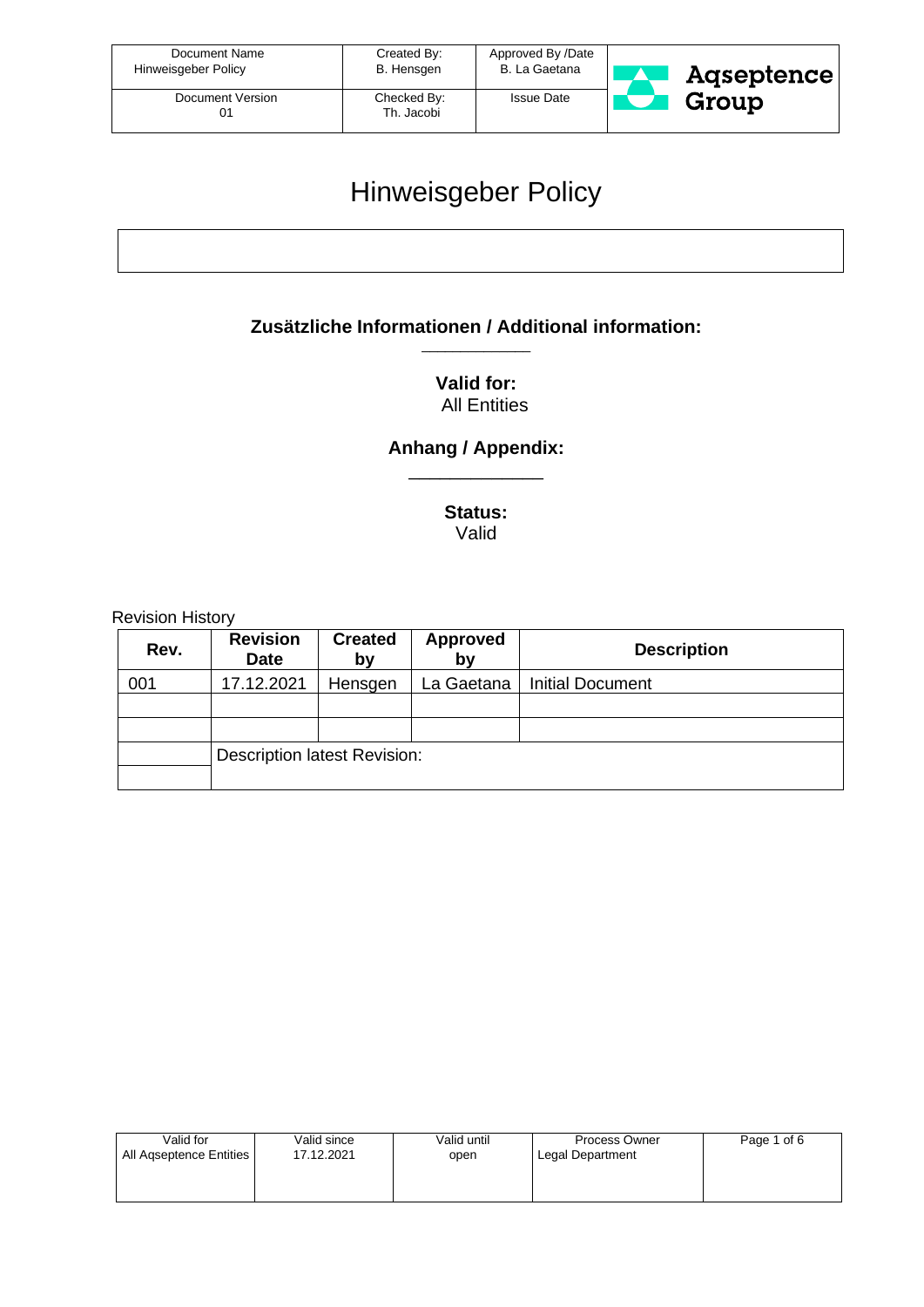| Document Name<br>Hinweisgeber Policy | Created By:<br>B. Hensgen | Approved By /Date<br>B. La Gaetana | Agseptence |
|--------------------------------------|---------------------------|------------------------------------|------------|
| Document Version                     | Checked By:<br>Th. Jacobi | <b>Issue Date</b>                  | Group      |

# **Whistleblowing Policy**

#### **I. Goals**

The whistleblower system is intended to enable employees and business partners to report possible misconduct through internal reporting channels.

The system described below is intended to

- enable and encourage reporting of misconduct,
- support and protect the whistleblower and other parties concerned,
- ensure that tips are followed up quickly and professionally,
- improve the structure and culture of the organization, and
- reduce the risk of misconduct.

#### **II. Scope of application**

The internal whistleblower reporting system is available to all whistleblowers. This mainly includes employees and business partners, but other persons may also use the whistleblower system, such as self-employed persons, shareholders, administrative, management and supervisory bodies, volunteers and interns, and persons working under the management and supervision of contractors, subcontractors and suppliers. Whistleblowers may also be persons whose employment relationship has already ended or which has not yet begun.

The same applies to intermediaries (natural person who assists a whistleblower in the reporting process in a professional context), third parties related to the whistleblower who could suffer reprisals in a professional context (e.g. colleagues or relatives), and certain legal entities related to the whistleblower.

## **III. What violations can you report?**

You may report to us violations that are subject to criminal penalties or fines and other violations of laws and legal ordinances. In particular, the following areas are worth mentioning:

- Environmental protection, consumer protection
- Data protection and data security

| Valid for               | Valid since | Valid until | Process Owner    | Page 2 of 6 |
|-------------------------|-------------|-------------|------------------|-------------|
| All Agseptence Entities | 17.12.2021  | open        | Legal Department |             |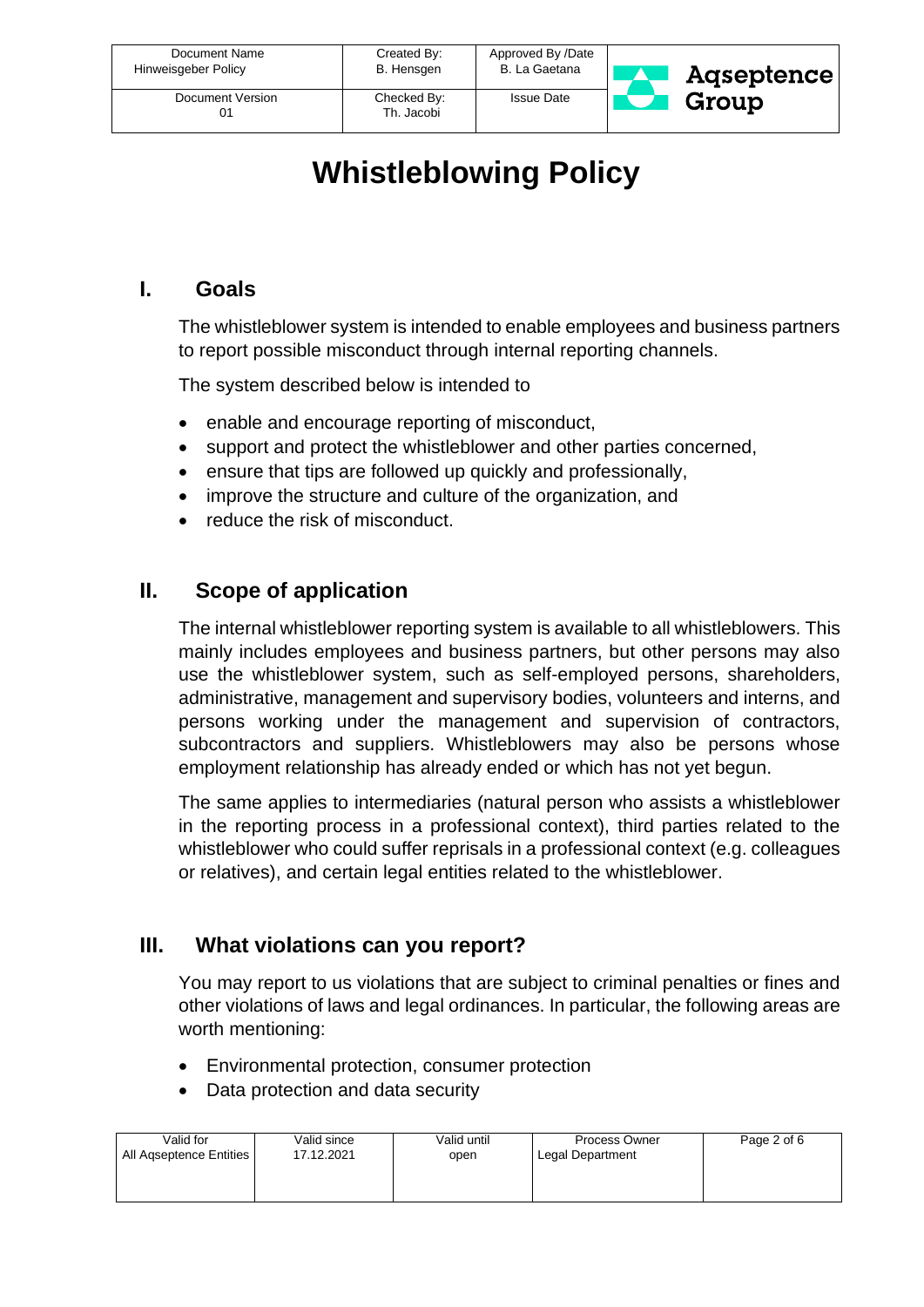| Document Name<br>Hinweisgeber Policy | Created By:<br>B. Hensgen | Approved By /Date<br>B. La Gaetana | Agseptence |
|--------------------------------------|---------------------------|------------------------------------|------------|
| Document Version                     | Checked By:<br>Th. Jacobi | <b>Issue Date</b>                  | Group      |

- Product safety and conformity
- Corporate income tax
- Competition law
- Money laundering, financial services
- **Procurement**
- Etc.

This includes not only positive knowledge of violations, but also reasonable suspicion of actual or potential violations that have occurred or are likely to occur within the Aqseptence Group, as well as reports of attempts to conceal such violations.

## **IV. Reporting channels**

Circumstances that indicate a violation of our internal guidelines (e.g. Code of Conduct, Corporate Governance Guideline) or legal regulations can be reported to the following persons or bodies:

- Manager,
- Chief Compliance Officer,
- Employees of Compliance and Legal,
- Responsible HR manager,
- Whistleblowing hotline Tel.: +49 (0) 6120 28 2299 E-Mail: [compliance@aqseptence.com](mailto:compliance@aqseptence.com)
- Works Coucil

The report is possible in writing or verbally, if desired by you also in a joint conversation at a meeting. Your information will be treated confidentially. No person reporting a suspected violation will be subjected to retaliation because of a report. We prefer that you identify yourself when reporting suspected violations to allow investigators to contact you if further information is needed. In every case, we will do our best to respect a request to keep your identity confidential. We do this to encourage employees to come forward. However, we cannot guarantee confidentiality of your identity in some instances such as a request by governmental authorities, your testimony, or other legal proceedings.

| Valid for               | Valid since | Valid until | Process Owner    | Page 3 of 6 |
|-------------------------|-------------|-------------|------------------|-------------|
| All Agseptence Entities | 17.12.2021  | open        | Legal Department |             |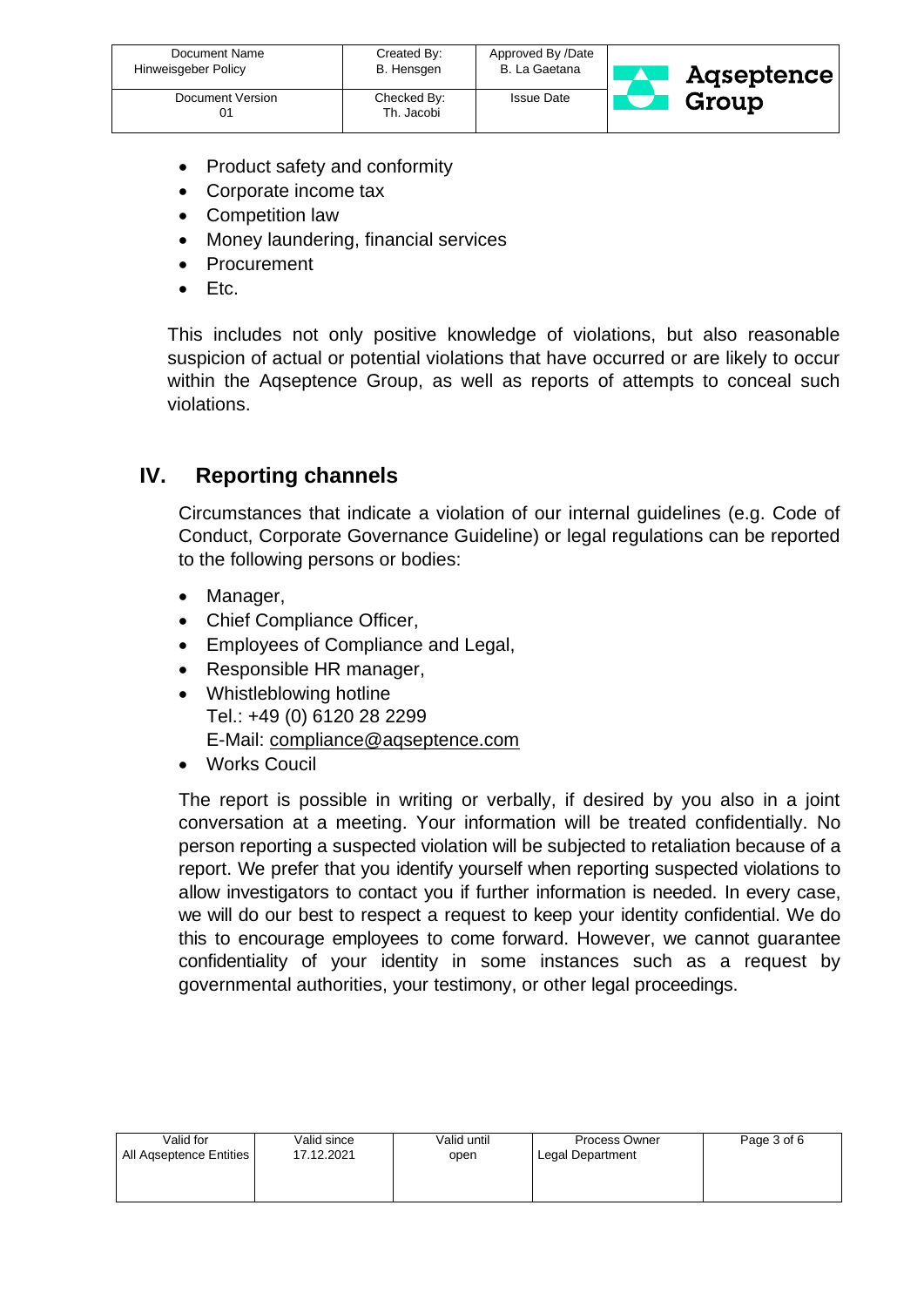| Document Name<br>Hinweisgeber Policy | Created By:<br>B. Hensgen | Approved By /Date<br>B. La Gaetana | <b>Agseptence</b> |
|--------------------------------------|---------------------------|------------------------------------|-------------------|
| Document Version<br>01               | Checked By:<br>Th. Jacobi | <b>Issue Date</b>                  | Group             |

If you would like to submit the report anonymously, this is also possible. In this case, we recommend calling +49 (0) 6120 28 2299 or using the e-mail address compliance@aqseptence.com.

We strongly encourage employees to voluntarily report their own errors. A voluntary report demonstrates the kind of integrity and character we expect of all employees. If you are involved in a violation, your reporting of it, the degree of your cooperation, and whether the violation is deliberate or unintentional will be considered in any resulting disciplinary action. An unintentional error made in good faith that is voluntarily and promptly reported is unlikely to be punished, and your prompt report may help avoid more serious problems for yourself and the Company.

## **V. Procedure of the examination**

Your report, if not submitted directly to one of the Compliance Officers, will be forwarded to the Legal Department, which is jointly responsible for compliance tasks.

The identity of all persons affected by a report, including you and any other persons involved, remains confidential for the duration of the internal reporting process, and unauthorized employees are not permitted to access it.

Within seven (7) days you will receive a confirmation of receipt of your report. This is only not possible in the case of an anonymous report without contact options.

The Legal Department will remain in contact with you, request further information if necessary, and provide feedback. All of this is impossible in the case of an anonymous report without contact options, so that the communication of a contact option is requested. This can be made anonymous, for example, by using an email address that does not contain a name.

Feedback on follow-up action will be provided within a reasonable timeframe based on the seriousness of the suspicion but also the difficulty of the investigation, but no later than three (3) months after acknowledgement of receipt. If, for whatever reason, you have not received acknowledgement of receipt of the report, the time limit will expire three months after the expiration of the seven-day period following receipt of the report.

Prior to an internal investigation, an assessment of the validity is made by examining or evaluating the allegation. Therefore, not every (anonymous) tip must be followed up, as otherwise there would be a risk of denunciatory reports and an

| Valid for               | Valid since | Valid until | Process Owner    | Page 4 of 6 |
|-------------------------|-------------|-------------|------------------|-------------|
| All Agseptence Entities | 17.12.2021  | open        | Legal Department |             |
|                         |             |             |                  |             |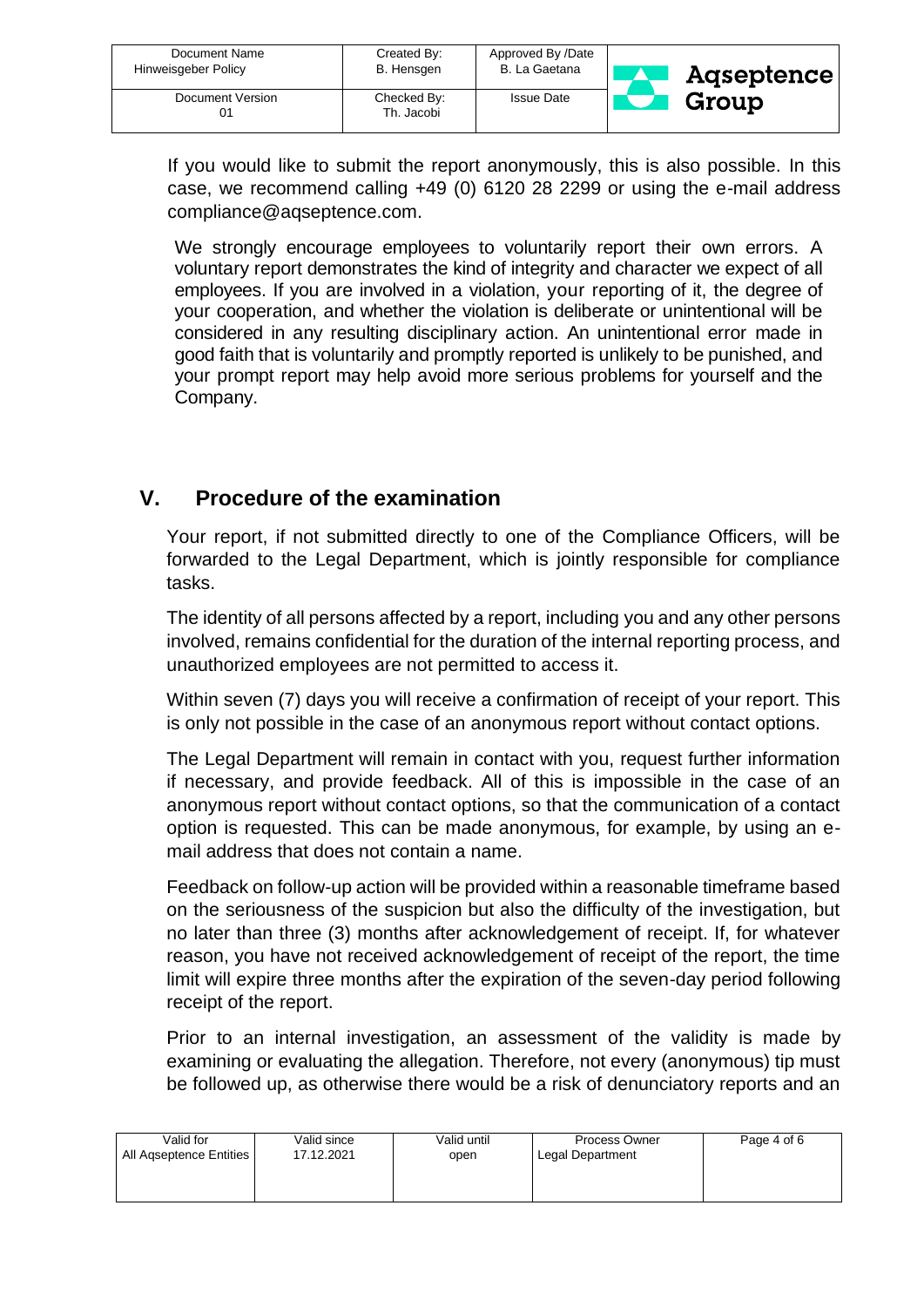| Document Name<br>Hinweisgeber Policy | Created By:<br>B. Hensgen | Approved By /Date<br>B. La Gaetana | <b>Agseptence</b> |
|--------------------------------------|---------------------------|------------------------------------|-------------------|
| Document Version                     | Checked By:<br>Th. Jacobi | <b>Issue Date</b>                  | Group             |

overload of reporting offices. The presumption of innocence applies. Should this examination confirm the allegation as a possible violation, an internal investigation will take place. The first step in this process is to conduct research and plan the measures necessary for this particular case of investigation. This may also include the involvement of third parties professionally bound to secrecy, such as external lawyers, tax consultants or auditors. Subsequently, the investigation is carried out and an investigation report is prepared. If the investigation reveals violations or deficiencies in the internal guidelines, disciplinary measures or other remedial actions are then implemented. In the process, employee rights are always protected, the co-determination rights of the works council are observed, and data protection is complied with.

All reports are documented. The legal department stores all documents in a system that cannot be viewed by other employees. The documentation includes the notification with all documents submitted.

In the case of reports made by telephone or by other means of voice transmission, documentation is provided in the form of a record of the conversation made by the employee responsible for processing the report. In this case, you are given the opportunity to check, correct and confirm by signature.

If you call the Whistleblower Hotline, your message will be saved on the answering machine as an MP3.

If you ask for a personal meeting to report a violation, the documentation can be made - in case of your consent - by complete and accurate recording. Also possible is an accurate protocol of the meeting made by the responsible employee. In this case, you must also be given the opportunity to review, correct and confirm by signature.

## **VI. protection against reprisals**

In the event of a report of violations, including reasonable suspicion, relating to actual or potential violations that have occurred or are reasonably likely to occur within the Aqseptence Group, as well as attempts to conceal such violations; you are protected from retaliation, including threats of retaliation. In particular, the following actions are prohibited as "retaliation" for your reporting:

- Suspension, termination or similar action;
- Downgrading or denial of a promotion;
- Transfer of duties, change of work location, reduction in salary, change in working hours;

| Valid for               | Valid since | Valid until | Process Owner    | Page 5 of 6 |
|-------------------------|-------------|-------------|------------------|-------------|
| All Agseptence Entities | 17.12.2021  | open        | Legal Department |             |